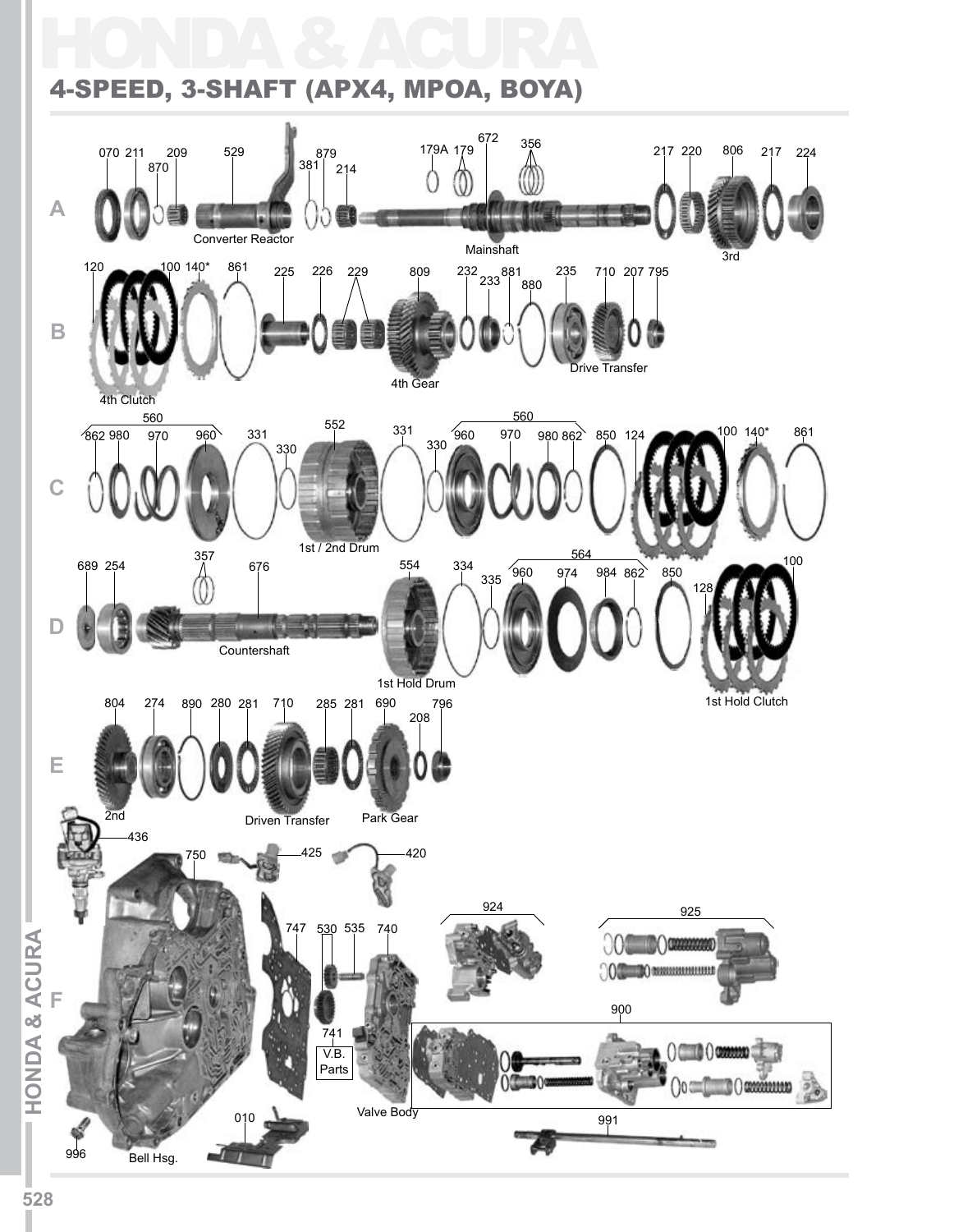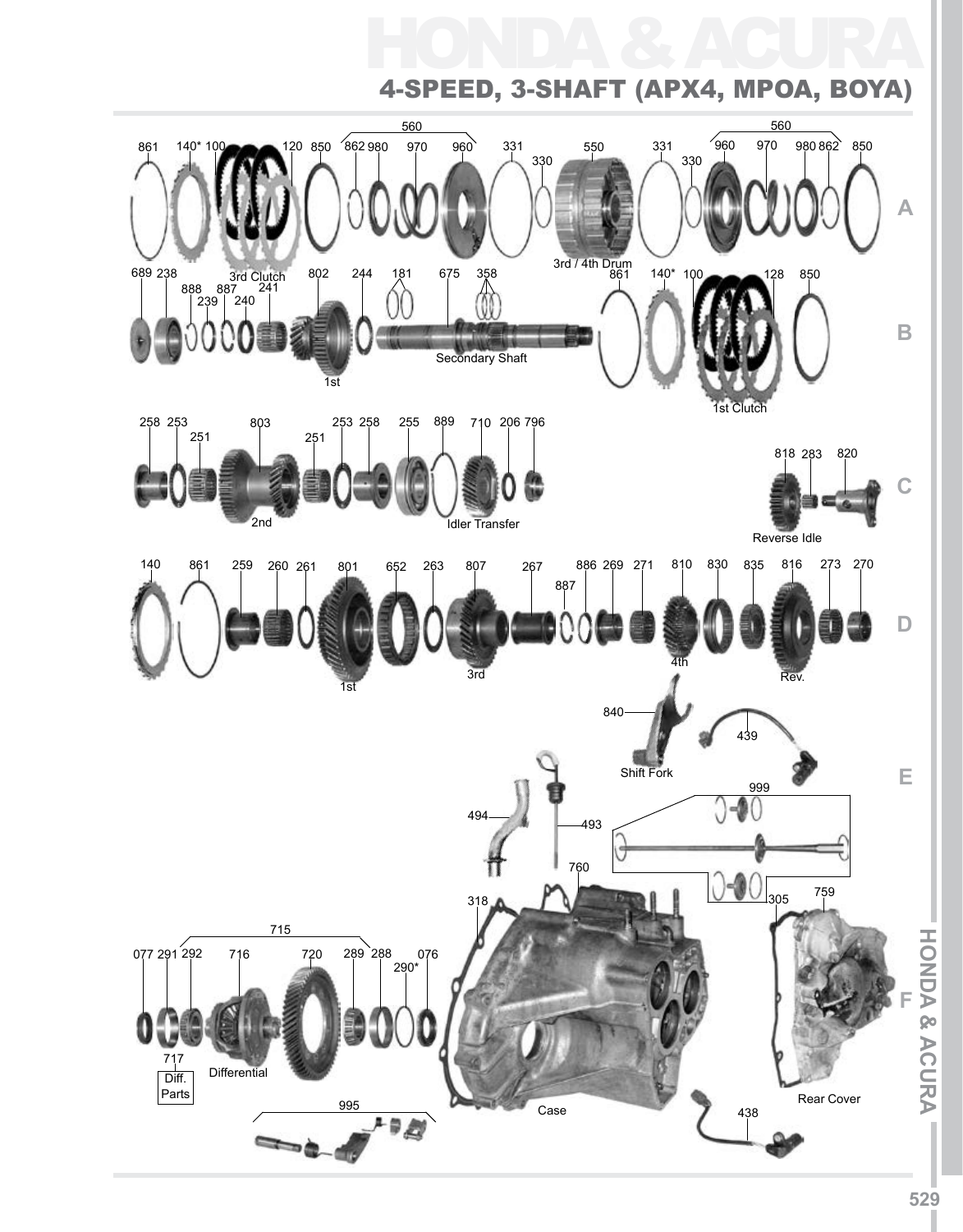### 4-SPEED, 3-SHAFT (APX4, MPOA, BOYA)

| ILL#           | Part#                                           |                                                                             | QTY | REF# |
|----------------|-------------------------------------------------|-----------------------------------------------------------------------------|-----|------|
|                |                                                 | <b>OVERHAUL KITS</b>                                                        |     |      |
| NL             |                                                 |                                                                             |     |      |
|                |                                                 |                                                                             |     |      |
|                |                                                 | <b>MASTER L/STEEL KITS</b>                                                  |     |      |
| $N1$<br>NI     |                                                 |                                                                             |     |      |
|                |                                                 | <b>MASTER W/STEELS KITS</b>                                                 |     |      |
| $N1$           |                                                 |                                                                             |     |      |
| NI             |                                                 |                                                                             |     |      |
|                |                                                 | <b>FILTERS</b>                                                              |     |      |
|                |                                                 |                                                                             |     |      |
|                | the contract of the contract of the contract of |                                                                             |     |      |
|                |                                                 |                                                                             |     |      |
|                |                                                 |                                                                             |     |      |
|                |                                                 | <b>BUSHINGS</b>                                                             |     |      |
| $030$<br>$030$ |                                                 |                                                                             |     |      |
|                |                                                 | <b>METAL CLAD SEALS</b>                                                     |     |      |
|                |                                                 |                                                                             |     |      |
| $072$          |                                                 |                                                                             |     |      |
|                |                                                 |                                                                             |     |      |
|                |                                                 |                                                                             |     |      |
|                |                                                 |                                                                             |     |      |
|                |                                                 |                                                                             |     |      |
|                |                                                 | <b>FRICTIONS</b>                                                            |     |      |
|                |                                                 |                                                                             |     |      |
| $119$          |                                                 |                                                                             |     |      |
|                |                                                 |                                                                             |     |      |
|                |                                                 | <b>STEELS</b>                                                               |     |      |
|                |                                                 |                                                                             |     |      |
|                |                                                 |                                                                             |     |      |
| $124$          |                                                 |                                                                             |     |      |
|                |                                                 |                                                                             |     |      |
|                |                                                 |                                                                             |     |      |
|                |                                                 |                                                                             |     |      |
|                |                                                 | <b>PRESSURE PLATES</b>                                                      |     |      |
|                |                                                 |                                                                             |     |      |
|                |                                                 | <b>SEALING RINGS</b>                                                        |     |      |
| 175            | K98300                                          | Ring Kit. PX4B/APX4/MPWA/MPXA/MPOA/APXA/AOYA/BOYA/MP1A/MPJA/A6VA/MPZA 90-97 |     | TBA  |
|                |                                                 |                                                                             |     |      |
|                |                                                 | <b>WASHERS &amp; BEARINGS</b>                                               |     |      |
| 206            |                                                 |                                                                             |     |      |
| $207$          |                                                 |                                                                             |     |      |
| $208$          |                                                 |                                                                             |     |      |
| 211            |                                                 |                                                                             |     |      |
| $214$          | 88214M                                          |                                                                             |     |      |
| 217            |                                                 |                                                                             |     |      |
| 220            |                                                 |                                                                             |     |      |
| $224$          |                                                 |                                                                             |     |      |
| $224$          |                                                 |                                                                             |     |      |
| 225            | 88225M                                          |                                                                             |     |      |
| $226$          |                                                 |                                                                             |     |      |
| 229<br>$232$   |                                                 |                                                                             |     |      |
| 233            |                                                 |                                                                             |     |      |
| 235            | 88235M                                          |                                                                             |     |      |
| 238            | 88990                                           |                                                                             |     |      |
| 239            |                                                 |                                                                             |     |      |
| 240            |                                                 |                                                                             |     |      |
| 241            |                                                 |                                                                             |     |      |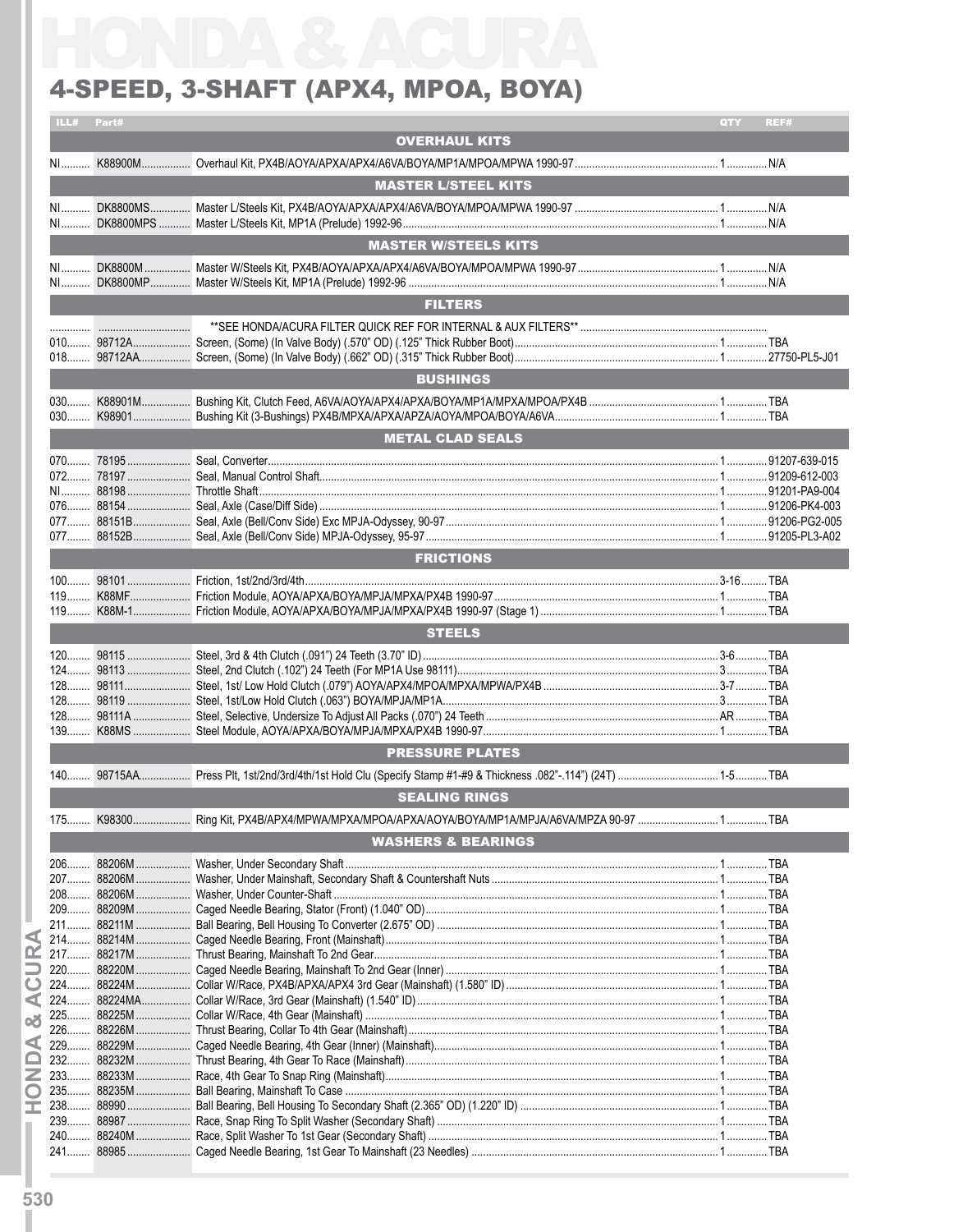| 251 88251M<br>251 88251MA<br>251 88251MB<br>253 88253MA<br>.<br>254  88689BA<br>255 88255MA<br>255 88235M<br>258<br>88405D<br>258 88405M<br>.<br>259 88259M<br>260 88260M<br>261 88261M<br>263 88402G<br>267 88267M<br>267 88267MA<br>269  88269M<br>269 88269MA<br>271 88271M<br>271 88271MA<br>273 88273M<br>280 88280M<br>280 88280MA<br>280 88280MB<br>281 88281M<br>283<br>88401A<br>$283$<br>88401AA<br>285<br>88285M<br>292<br><b>GASKETS &amp; RUBBER COMPONENTS</b><br><b>TECHNICAL MANUALS</b><br><b>ELECTRICAL COMPONENTS</b><br>436  88922MA<br>439<br><b>MISCELLANEOUS COMPONENTS</b><br>481  88481M | ILL# Part# |  | QTY | REF# |
|-------------------------------------------------------------------------------------------------------------------------------------------------------------------------------------------------------------------------------------------------------------------------------------------------------------------------------------------------------------------------------------------------------------------------------------------------------------------------------------------------------------------------------------------------------------------------------------------------------------------|------------|--|-----|------|
|                                                                                                                                                                                                                                                                                                                                                                                                                                                                                                                                                                                                                   |            |  |     |      |
|                                                                                                                                                                                                                                                                                                                                                                                                                                                                                                                                                                                                                   |            |  |     |      |
|                                                                                                                                                                                                                                                                                                                                                                                                                                                                                                                                                                                                                   |            |  |     |      |
|                                                                                                                                                                                                                                                                                                                                                                                                                                                                                                                                                                                                                   |            |  |     |      |
|                                                                                                                                                                                                                                                                                                                                                                                                                                                                                                                                                                                                                   |            |  |     |      |
|                                                                                                                                                                                                                                                                                                                                                                                                                                                                                                                                                                                                                   |            |  |     |      |
|                                                                                                                                                                                                                                                                                                                                                                                                                                                                                                                                                                                                                   |            |  |     |      |
|                                                                                                                                                                                                                                                                                                                                                                                                                                                                                                                                                                                                                   |            |  |     |      |
|                                                                                                                                                                                                                                                                                                                                                                                                                                                                                                                                                                                                                   |            |  |     |      |
|                                                                                                                                                                                                                                                                                                                                                                                                                                                                                                                                                                                                                   |            |  |     |      |
|                                                                                                                                                                                                                                                                                                                                                                                                                                                                                                                                                                                                                   |            |  |     |      |
|                                                                                                                                                                                                                                                                                                                                                                                                                                                                                                                                                                                                                   |            |  |     |      |
|                                                                                                                                                                                                                                                                                                                                                                                                                                                                                                                                                                                                                   |            |  |     |      |
|                                                                                                                                                                                                                                                                                                                                                                                                                                                                                                                                                                                                                   |            |  |     |      |
|                                                                                                                                                                                                                                                                                                                                                                                                                                                                                                                                                                                                                   |            |  |     |      |
|                                                                                                                                                                                                                                                                                                                                                                                                                                                                                                                                                                                                                   |            |  |     |      |
|                                                                                                                                                                                                                                                                                                                                                                                                                                                                                                                                                                                                                   |            |  |     |      |
|                                                                                                                                                                                                                                                                                                                                                                                                                                                                                                                                                                                                                   |            |  |     |      |
|                                                                                                                                                                                                                                                                                                                                                                                                                                                                                                                                                                                                                   |            |  |     |      |
|                                                                                                                                                                                                                                                                                                                                                                                                                                                                                                                                                                                                                   |            |  |     |      |
|                                                                                                                                                                                                                                                                                                                                                                                                                                                                                                                                                                                                                   |            |  |     |      |
|                                                                                                                                                                                                                                                                                                                                                                                                                                                                                                                                                                                                                   |            |  |     |      |
|                                                                                                                                                                                                                                                                                                                                                                                                                                                                                                                                                                                                                   |            |  |     |      |
|                                                                                                                                                                                                                                                                                                                                                                                                                                                                                                                                                                                                                   |            |  |     |      |
|                                                                                                                                                                                                                                                                                                                                                                                                                                                                                                                                                                                                                   |            |  |     |      |
|                                                                                                                                                                                                                                                                                                                                                                                                                                                                                                                                                                                                                   |            |  |     |      |
|                                                                                                                                                                                                                                                                                                                                                                                                                                                                                                                                                                                                                   |            |  |     |      |
|                                                                                                                                                                                                                                                                                                                                                                                                                                                                                                                                                                                                                   |            |  |     |      |
|                                                                                                                                                                                                                                                                                                                                                                                                                                                                                                                                                                                                                   |            |  |     |      |
|                                                                                                                                                                                                                                                                                                                                                                                                                                                                                                                                                                                                                   |            |  |     |      |
|                                                                                                                                                                                                                                                                                                                                                                                                                                                                                                                                                                                                                   |            |  |     |      |
|                                                                                                                                                                                                                                                                                                                                                                                                                                                                                                                                                                                                                   |            |  |     |      |
|                                                                                                                                                                                                                                                                                                                                                                                                                                                                                                                                                                                                                   |            |  |     |      |
|                                                                                                                                                                                                                                                                                                                                                                                                                                                                                                                                                                                                                   |            |  |     |      |
|                                                                                                                                                                                                                                                                                                                                                                                                                                                                                                                                                                                                                   |            |  |     |      |
|                                                                                                                                                                                                                                                                                                                                                                                                                                                                                                                                                                                                                   |            |  |     |      |
|                                                                                                                                                                                                                                                                                                                                                                                                                                                                                                                                                                                                                   |            |  |     |      |
|                                                                                                                                                                                                                                                                                                                                                                                                                                                                                                                                                                                                                   |            |  |     |      |
|                                                                                                                                                                                                                                                                                                                                                                                                                                                                                                                                                                                                                   |            |  |     |      |
|                                                                                                                                                                                                                                                                                                                                                                                                                                                                                                                                                                                                                   |            |  |     |      |
|                                                                                                                                                                                                                                                                                                                                                                                                                                                                                                                                                                                                                   |            |  |     |      |
|                                                                                                                                                                                                                                                                                                                                                                                                                                                                                                                                                                                                                   |            |  |     |      |
|                                                                                                                                                                                                                                                                                                                                                                                                                                                                                                                                                                                                                   |            |  |     |      |
|                                                                                                                                                                                                                                                                                                                                                                                                                                                                                                                                                                                                                   |            |  |     |      |
|                                                                                                                                                                                                                                                                                                                                                                                                                                                                                                                                                                                                                   |            |  |     |      |
|                                                                                                                                                                                                                                                                                                                                                                                                                                                                                                                                                                                                                   |            |  |     |      |
|                                                                                                                                                                                                                                                                                                                                                                                                                                                                                                                                                                                                                   |            |  |     |      |
|                                                                                                                                                                                                                                                                                                                                                                                                                                                                                                                                                                                                                   |            |  |     |      |
|                                                                                                                                                                                                                                                                                                                                                                                                                                                                                                                                                                                                                   |            |  |     |      |
|                                                                                                                                                                                                                                                                                                                                                                                                                                                                                                                                                                                                                   |            |  |     |      |
|                                                                                                                                                                                                                                                                                                                                                                                                                                                                                                                                                                                                                   |            |  |     |      |
|                                                                                                                                                                                                                                                                                                                                                                                                                                                                                                                                                                                                                   |            |  |     |      |
|                                                                                                                                                                                                                                                                                                                                                                                                                                                                                                                                                                                                                   |            |  |     |      |
|                                                                                                                                                                                                                                                                                                                                                                                                                                                                                                                                                                                                                   |            |  |     |      |
|                                                                                                                                                                                                                                                                                                                                                                                                                                                                                                                                                                                                                   |            |  |     |      |
|                                                                                                                                                                                                                                                                                                                                                                                                                                                                                                                                                                                                                   |            |  |     |      |
|                                                                                                                                                                                                                                                                                                                                                                                                                                                                                                                                                                                                                   |            |  |     |      |
|                                                                                                                                                                                                                                                                                                                                                                                                                                                                                                                                                                                                                   |            |  |     |      |
|                                                                                                                                                                                                                                                                                                                                                                                                                                                                                                                                                                                                                   |            |  |     |      |
|                                                                                                                                                                                                                                                                                                                                                                                                                                                                                                                                                                                                                   |            |  |     |      |
|                                                                                                                                                                                                                                                                                                                                                                                                                                                                                                                                                                                                                   |            |  |     |      |
|                                                                                                                                                                                                                                                                                                                                                                                                                                                                                                                                                                                                                   |            |  |     |      |
|                                                                                                                                                                                                                                                                                                                                                                                                                                                                                                                                                                                                                   |            |  |     |      |
|                                                                                                                                                                                                                                                                                                                                                                                                                                                                                                                                                                                                                   |            |  |     |      |
|                                                                                                                                                                                                                                                                                                                                                                                                                                                                                                                                                                                                                   |            |  |     |      |
|                                                                                                                                                                                                                                                                                                                                                                                                                                                                                                                                                                                                                   |            |  |     |      |
|                                                                                                                                                                                                                                                                                                                                                                                                                                                                                                                                                                                                                   |            |  |     |      |
|                                                                                                                                                                                                                                                                                                                                                                                                                                                                                                                                                                                                                   |            |  |     |      |
|                                                                                                                                                                                                                                                                                                                                                                                                                                                                                                                                                                                                                   |            |  |     |      |
|                                                                                                                                                                                                                                                                                                                                                                                                                                                                                                                                                                                                                   |            |  |     |      |
|                                                                                                                                                                                                                                                                                                                                                                                                                                                                                                                                                                                                                   |            |  |     |      |
|                                                                                                                                                                                                                                                                                                                                                                                                                                                                                                                                                                                                                   |            |  |     |      |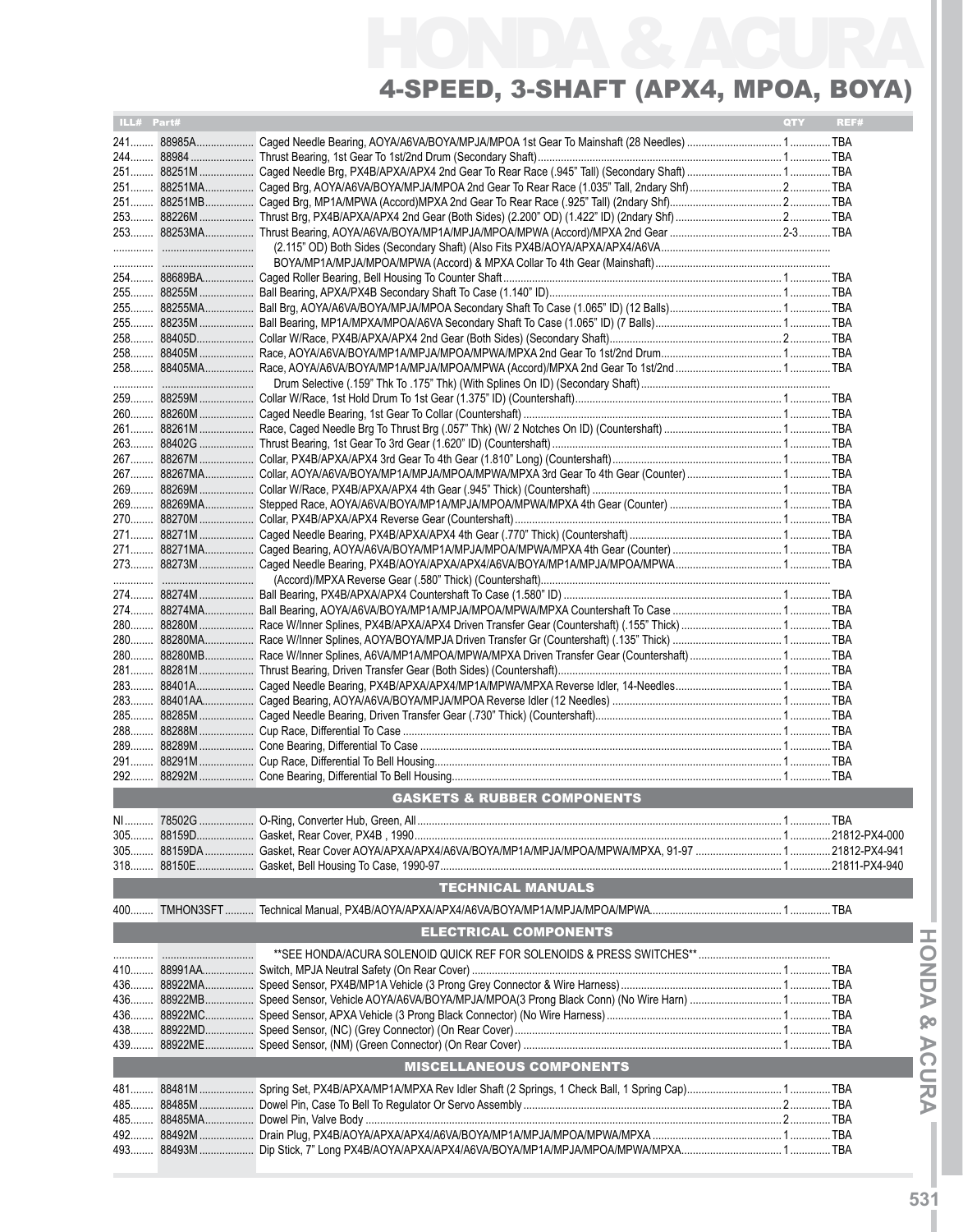#### 4-Speed, 3-Shaft (APX4, MPOA, BOYA)

|      |       | 4-SPEED, 3-SHAFT (APX4, MPOA, BOYA) |            |      |
|------|-------|-------------------------------------|------------|------|
| ILL# | Part# |                                     | <b>OTY</b> | REF# |
|      |       |                                     |            |      |
|      |       |                                     |            |      |
|      |       | <b>PUMP COMPONENTS</b>              |            |      |
|      |       |                                     |            |      |
|      |       |                                     |            |      |
|      |       |                                     |            |      |
|      |       | <b>DRUMS</b>                        |            |      |
|      |       |                                     |            |      |
|      |       |                                     |            |      |
|      |       |                                     |            |      |
|      |       |                                     |            |      |
|      |       |                                     |            |      |
|      |       |                                     |            |      |
|      |       |                                     |            |      |
|      |       | <b>SPRAGS</b>                       |            |      |
|      |       |                                     |            |      |
|      |       | <b>SHAFTS</b>                       |            |      |
|      |       |                                     |            |      |
|      |       |                                     |            |      |
|      |       |                                     |            |      |
|      |       |                                     |            |      |
|      |       |                                     |            |      |
|      |       |                                     |            |      |
|      |       |                                     |            |      |
|      |       |                                     |            |      |
|      |       |                                     |            |      |
|      |       |                                     |            |      |
|      |       |                                     |            |      |
|      |       |                                     |            |      |
|      |       |                                     |            |      |
|      |       |                                     |            |      |
|      |       |                                     |            |      |
|      |       |                                     |            |      |
|      |       |                                     |            |      |
|      |       |                                     |            |      |
|      |       | DIFFERENTIALS & COMPONENTS          |            |      |
|      |       |                                     |            |      |
|      |       |                                     |            |      |
|      |       |                                     |            |      |
|      |       |                                     |            |      |
|      |       |                                     |            |      |
|      |       |                                     |            |      |
|      |       | <b>VALVE BODIES</b>                 |            |      |
|      |       |                                     |            |      |
|      |       |                                     |            |      |
| 740  |       |                                     |            |      |
|      |       |                                     |            |      |
|      |       | <b>VALVE BODY COMPONENTS</b>        |            |      |
|      |       |                                     |            |      |
|      |       |                                     |            |      |
|      |       |                                     |            |      |
|      |       | <b>HOUSINGS &amp; CASES</b>         |            |      |
|      |       |                                     |            |      |
|      |       |                                     |            |      |
|      |       |                                     |            |      |
|      |       |                                     |            |      |
|      |       |                                     |            |      |
|      |       |                                     |            |      |
|      |       |                                     |            |      |
|      |       |                                     |            |      |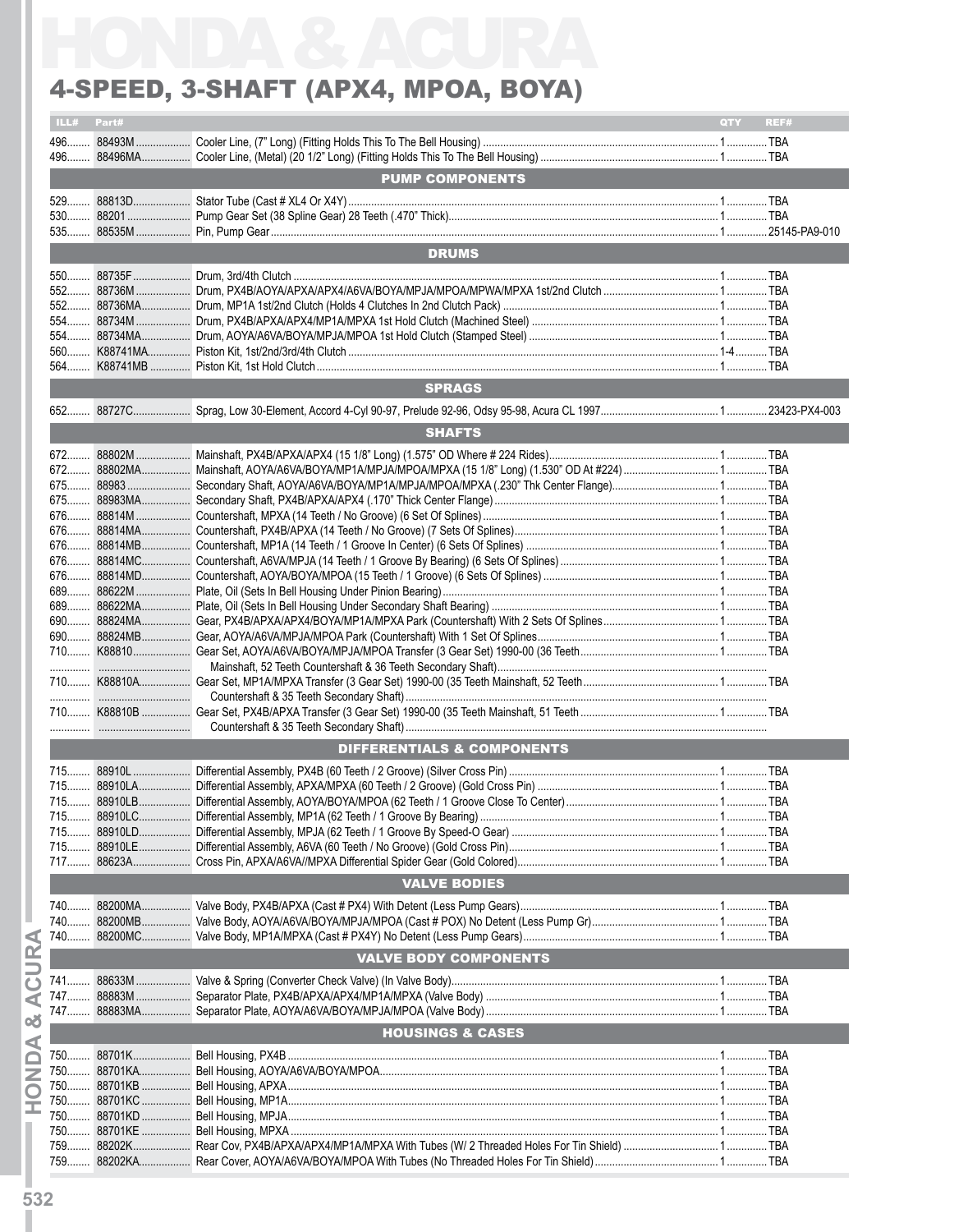| ILL# Part# |                                                                                                 | <b>QTY</b> | REF# |
|------------|-------------------------------------------------------------------------------------------------|------------|------|
|            |                                                                                                 |            |      |
|            |                                                                                                 |            |      |
|            |                                                                                                 |            |      |
|            | 774 88227M Speed-O Hsg & Power Steering Pump, PX4B/APXA/APX4/MP1A (19T) (W/O Sensor Or Conn TBA |            |      |
|            |                                                                                                 |            |      |
|            |                                                                                                 |            |      |
|            |                                                                                                 |            |      |
|            |                                                                                                 |            |      |
|            |                                                                                                 |            |      |
|            |                                                                                                 |            |      |
|            |                                                                                                 |            |      |
|            |                                                                                                 |            |      |
|            |                                                                                                 |            |      |
|            | <b>GEARS</b>                                                                                    |            |      |
|            |                                                                                                 |            |      |
|            |                                                                                                 |            |      |
|            |                                                                                                 |            |      |
|            |                                                                                                 |            |      |
|            |                                                                                                 |            |      |
|            |                                                                                                 |            |      |
|            |                                                                                                 |            |      |
|            |                                                                                                 |            |      |
|            |                                                                                                 |            |      |
|            |                                                                                                 |            |      |
|            |                                                                                                 |            |      |
|            |                                                                                                 |            |      |
|            |                                                                                                 |            |      |
|            |                                                                                                 |            |      |
|            |                                                                                                 |            |      |
|            |                                                                                                 |            |      |
|            |                                                                                                 |            |      |
|            |                                                                                                 |            |      |
|            |                                                                                                 |            |      |
|            |                                                                                                 |            |      |
|            |                                                                                                 |            |      |
|            |                                                                                                 |            |      |
|            |                                                                                                 |            |      |
|            |                                                                                                 |            |      |
|            |                                                                                                 |            |      |
|            |                                                                                                 |            |      |
|            |                                                                                                 |            |      |
|            |                                                                                                 |            |      |
|            |                                                                                                 |            |      |
|            |                                                                                                 |            |      |
| $816$      |                                                                                                 |            |      |
|            |                                                                                                 |            |      |
| 818        |                                                                                                 |            |      |
|            |                                                                                                 |            |      |
| 819        |                                                                                                 |            |      |
| $820$      |                                                                                                 |            |      |
| $820$      |                                                                                                 |            |      |
| 820        |                                                                                                 |            |      |
| 830        |                                                                                                 |            |      |
|            | <b>SERVOS, REGULATORS, PISTONS &amp; MISCELLANEOUS</b>                                          |            |      |
| 835        |                                                                                                 |            |      |
| 840        |                                                                                                 |            |      |
| 850        |                                                                                                 |            |      |
|            |                                                                                                 |            |      |
| 881        | 88918M  Wire Snap Ring, PX4B/AOYA/APXA/APX4/A6VA/BOYA/MP1A/MPJA/MPOA/MPXA Mainshaft  TBA        |            |      |
| 884        |                                                                                                 |            |      |
| 886        |                                                                                                 |            |      |
| 887        |                                                                                                 |            |      |
|            |                                                                                                 |            |      |
|            |                                                                                                 |            |      |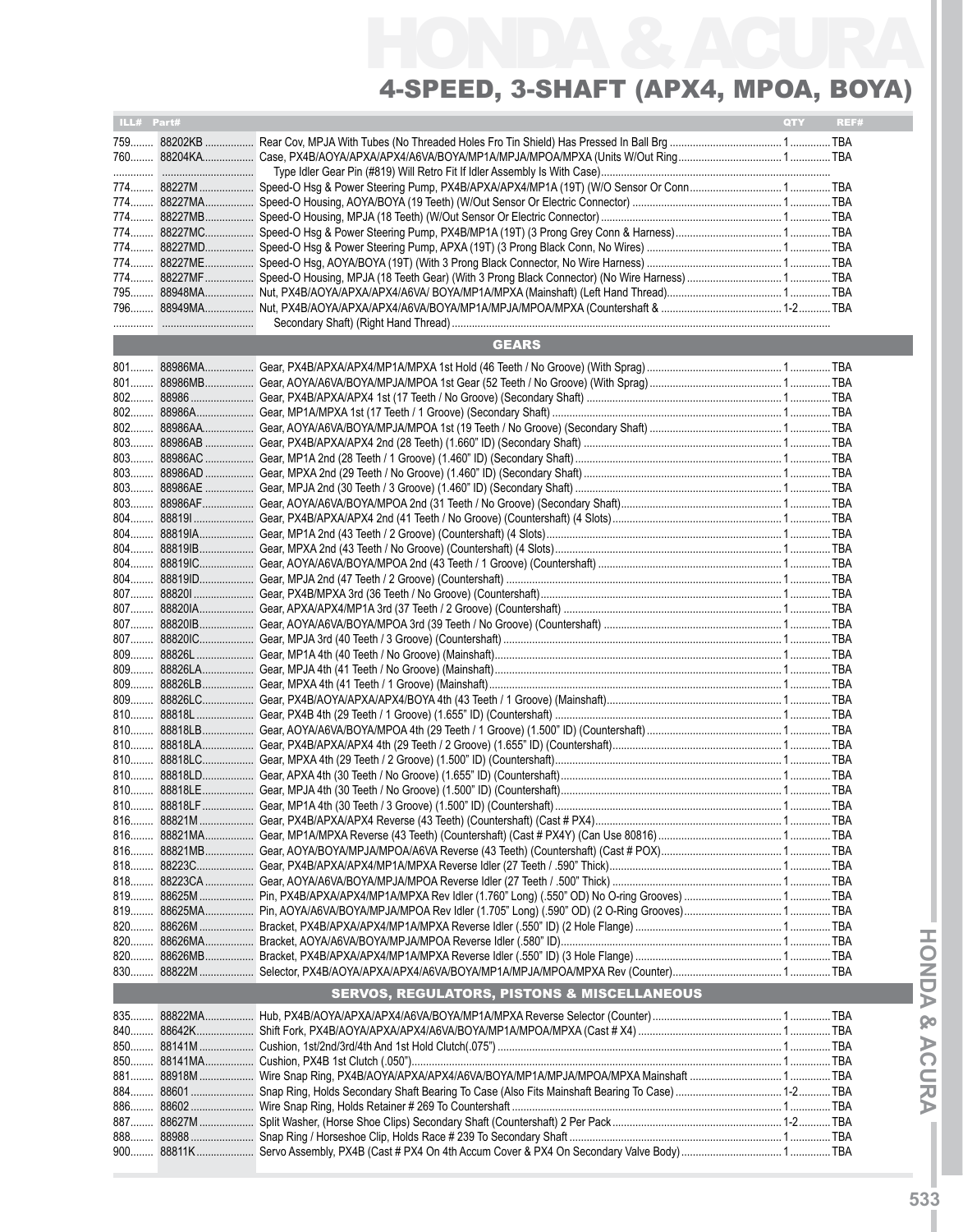### 4-Speed, 3-Shaft (APX4, MPOA, BOYA)

|       | ILL# Part#  | QTY | REF# |
|-------|-------------|-----|------|
|       |             |     |      |
|       |             |     |      |
|       |             |     |      |
|       |             |     |      |
|       |             |     |      |
|       |             |     |      |
|       |             |     |      |
|       | 924 88946MA |     |      |
|       |             |     |      |
|       |             |     |      |
|       |             |     |      |
|       |             |     |      |
|       |             |     |      |
|       |             |     |      |
|       |             |     |      |
|       |             |     |      |
|       |             |     |      |
|       |             |     |      |
|       |             |     |      |
|       |             |     |      |
|       |             |     |      |
|       |             |     |      |
|       |             |     |      |
|       |             |     |      |
|       |             |     |      |
|       |             |     |      |
| $999$ |             |     |      |
|       |             |     |      |